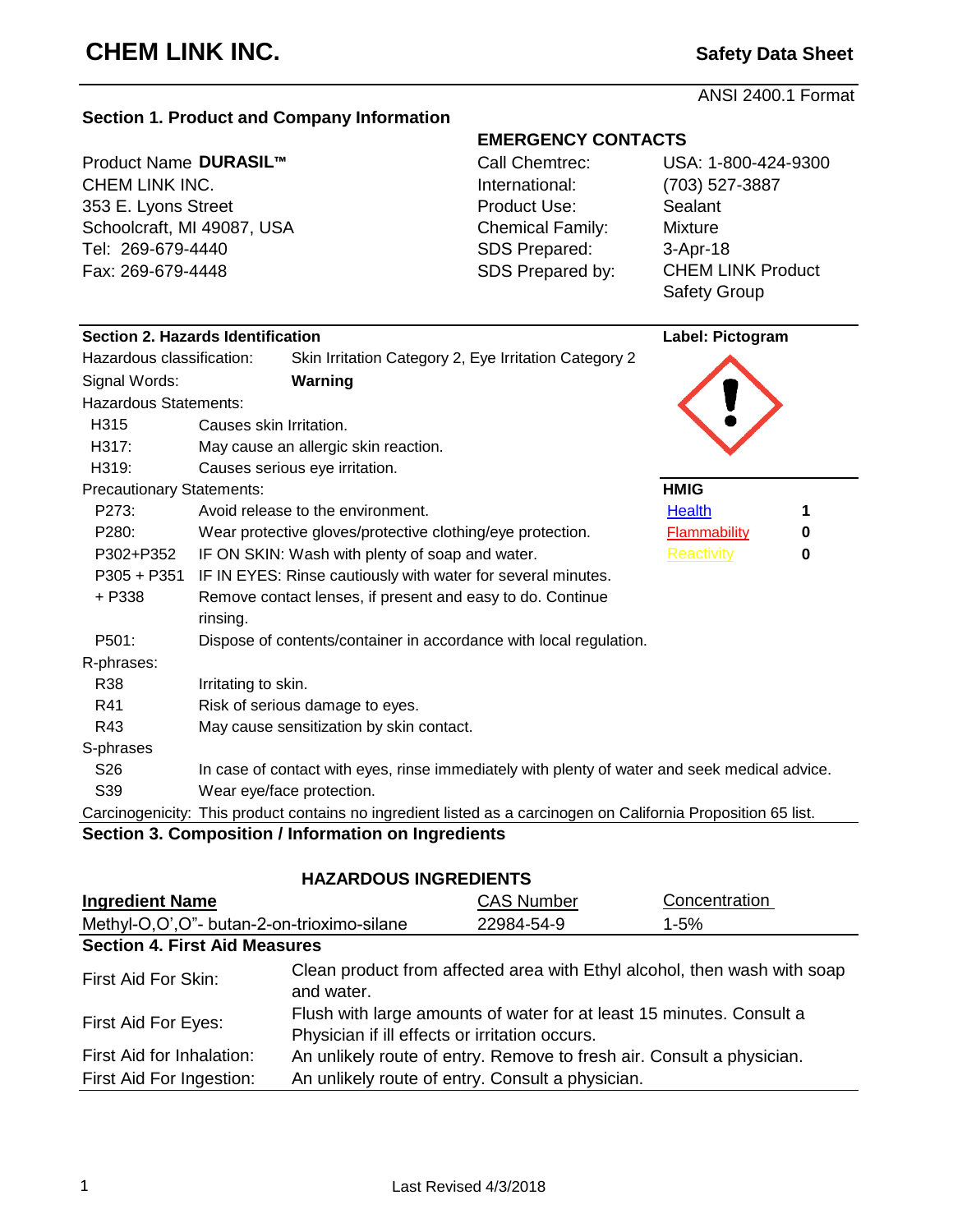# **Section 5. Fire Fighting Measures**

#### **DURASIL™**

| <b>Special Fire Fighting</b><br>Instructions:                                  |                                                                                                                                   | None. Full emergency equipment with self-contained breathing<br>apparatus and full protective clothing should be worn by firefighters. |                   |                                                                       |
|--------------------------------------------------------------------------------|-----------------------------------------------------------------------------------------------------------------------------------|----------------------------------------------------------------------------------------------------------------------------------------|-------------------|-----------------------------------------------------------------------|
| <b>Extinguishing Media:</b>                                                    |                                                                                                                                   | Water, CO2, Dry Chemical, Foam.                                                                                                        |                   |                                                                       |
| Unusual Fire and Explosion Hazards:                                            |                                                                                                                                   | None.                                                                                                                                  |                   |                                                                       |
| Flashpoint:                                                                    |                                                                                                                                   | Not applicable.                                                                                                                        |                   |                                                                       |
| Upper Flammable Limit:                                                         |                                                                                                                                   | Not applicable.                                                                                                                        |                   |                                                                       |
| Lower Flammable Limit:                                                         |                                                                                                                                   | Not applicable.                                                                                                                        |                   |                                                                       |
| Autoignition temperature:                                                      |                                                                                                                                   | Not applicable.                                                                                                                        |                   |                                                                       |
| Sensitivity to Impact:                                                         |                                                                                                                                   | Not applicable.<br>Not applicable.                                                                                                     |                   |                                                                       |
| Sensitivity to Static Discharge:                                               |                                                                                                                                   |                                                                                                                                        |                   |                                                                       |
| <b>Hazardous Combustion Products:</b>                                          |                                                                                                                                   | Thermal decomposition may produce toxic fumes of Carbon<br>Monoxide, Carbon dioxide, Sulfur oxides and Hydrogen                        |                   |                                                                       |
| Section 6. Accidental release measures                                         |                                                                                                                                   |                                                                                                                                        |                   |                                                                       |
|                                                                                |                                                                                                                                   |                                                                                                                                        |                   |                                                                       |
| <b>Handling Precautions:</b>                                                   | clothing contact.                                                                                                                 |                                                                                                                                        |                   | Use personal protection recommended in section 8. Avoid eye, skin and |
| Cleanup:                                                                       |                                                                                                                                   |                                                                                                                                        |                   |                                                                       |
|                                                                                | Collect spill with absorbent material such as cardboard, allow to cure and<br>place into a container approved for waste disposal. |                                                                                                                                        |                   |                                                                       |
| Regulatory Requirements: Follow applicable OSHA regulations (29 CFR 1910.120). |                                                                                                                                   |                                                                                                                                        |                   |                                                                       |
| <b>Section 7. Handling and Storage</b>                                         |                                                                                                                                   |                                                                                                                                        |                   |                                                                       |
|                                                                                |                                                                                                                                   |                                                                                                                                        |                   |                                                                       |
| <b>Handling Precautions:</b>                                                   | clothing contact.                                                                                                                 |                                                                                                                                        |                   | Use personal protection recommended in section 8. Avoid eye, skin and |
| Prevention of fires and                                                        |                                                                                                                                   |                                                                                                                                        |                   |                                                                       |
| explosions:                                                                    | Product is not considered flammable under normal conditions, and<br>product is not considered explosive.                          |                                                                                                                                        |                   |                                                                       |
| <b>Storage Requirements:</b>                                                   | Store in a cool dry area (this product polymerizes when in contact with<br>moisture.)                                             |                                                                                                                                        |                   |                                                                       |
| <b>Section 8. Exposure Controls / Personal Protection</b>                      |                                                                                                                                   |                                                                                                                                        |                   |                                                                       |
|                                                                                |                                                                                                                                   |                                                                                                                                        |                   |                                                                       |
| Hand protection:                                                               |                                                                                                                                   |                                                                                                                                        |                   |                                                                       |
| Eye protection:                                                                | Wear impervious gloves such as vinyl to minimize contact with skin.<br>Wear safety glasses or goggles to avoid eye contact.       |                                                                                                                                        |                   |                                                                       |
| Skin protection:                                                               | Wear impervious gloves such as vinyl to minimize contact with skin.                                                               |                                                                                                                                        |                   |                                                                       |
| Environmental exposure control:                                                |                                                                                                                                   | No specific controls are needed.                                                                                                       |                   |                                                                       |
| <b>Section 9. Physical and Chemical Properties</b>                             |                                                                                                                                   |                                                                                                                                        |                   |                                                                       |
|                                                                                |                                                                                                                                   |                                                                                                                                        |                   |                                                                       |
| <b>Physical State:</b>                                                         |                                                                                                                                   | Water Solubility: Insoluble                                                                                                            | % Volatile: 2.99% |                                                                       |
| Appearance and Odor:                                                           | Paste, mild mint scent                                                                                                            |                                                                                                                                        | VOC:              | $29$ g/l                                                              |
| Freezing/Melting Point(°C): NA                                                 |                                                                                                                                   |                                                                                                                                        |                   | Flash Point: NA°C (Tag closed cup)                                    |
| Odor Threshold (ppm):                                                          | <b>NA</b>                                                                                                                         |                                                                                                                                        |                   | Autoignition Temperature: NA                                          |
| Vapor Pressure:                                                                | $<$ 1                                                                                                                             |                                                                                                                                        | pH:               | <b>NA</b>                                                             |
| Vapor Density (Air=1):                                                         | >1                                                                                                                                |                                                                                                                                        |                   | Flash Point Method: Based on FP of                                    |
| Density:                                                                       | 8.1                                                                                                                               | lbs./gal. (calculated)                                                                                                                 |                   | the most volatile component.                                          |
| <b>Specific Gravity:</b>                                                       | 0.97                                                                                                                              |                                                                                                                                        | LEL: NA           | UEL: NA                                                               |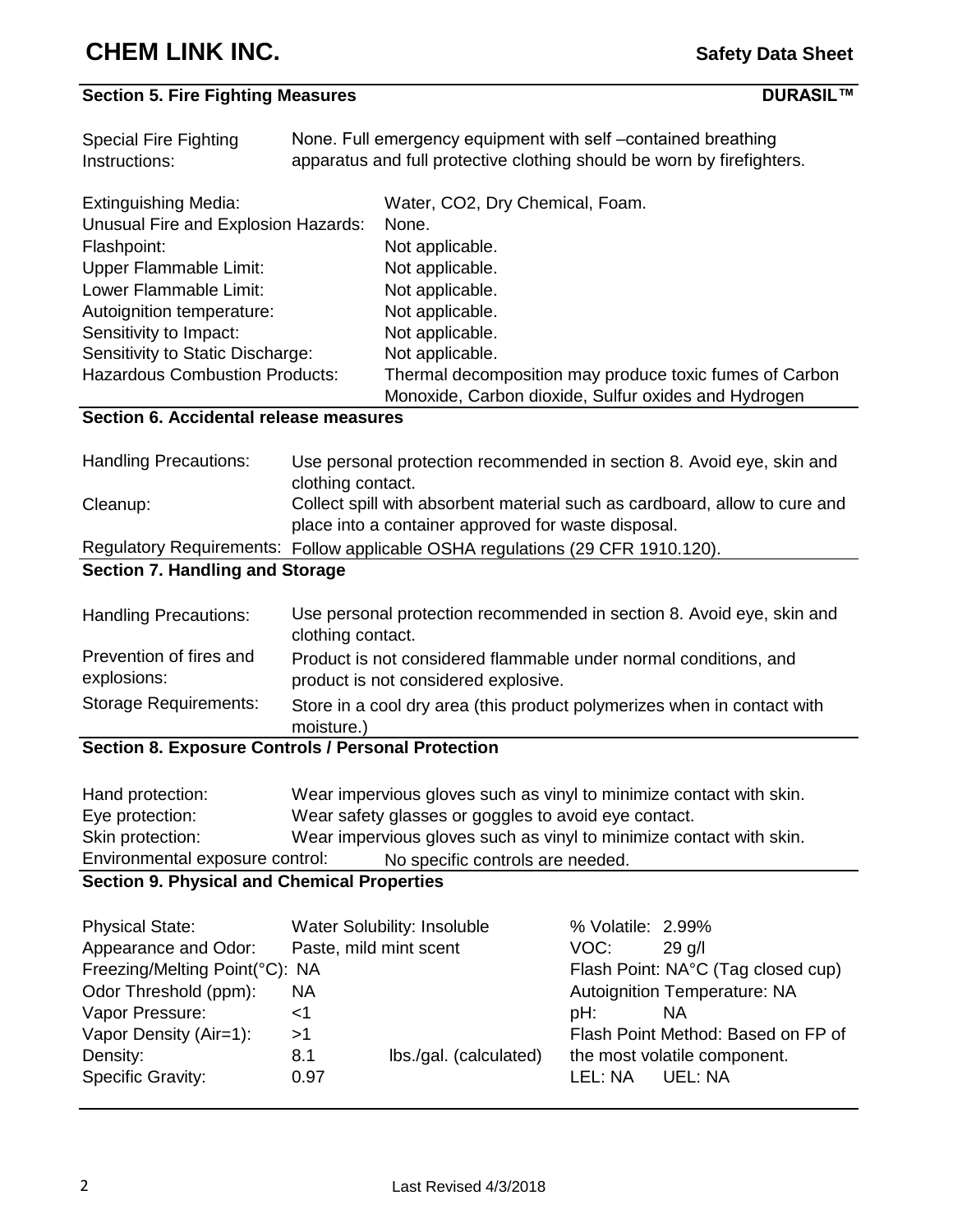**DURASIL™**

#### **Section 10. Stability and Reactivity**

Stability : Considered Stable. Conditions to Avoid : None known. Incompatible Materials : None known.

**Hazardous Decomposition** Products:

Thermal decomposition may produce toxic fumes of CO and /or CO2.

### **Section 11. Toxicological Information**

Information below is based on Amino Silane. (Refer to sections 2.and 3.) Oral – Result: LD50 > 2,000 mg/kg. Remark: Very low order of toxicity.

| Skin Absorption - Result:     | LD50 > 2,000 mg/kg. Remark: Very low order of toxicity. |
|-------------------------------|---------------------------------------------------------|
| Skin Direct contact - Result: | Slight irritation.                                      |
| Eye Direct contact - Result:  | Severe irritation. Remark: Causes corneal injury.       |
| Inhalation - Result:          | LC50 Not acutely Toxic.                                 |
| Exposure Limits -             | Not applicable.                                         |
| Sensitization -               | No.                                                     |
| Reproductive Toxicity -       | No.                                                     |
| Mutagenicity-                 | No.                                                     |
| Teratogenicity -              | No.                                                     |
| Synergistic Products -        | None.                                                   |
|                               |                                                         |

**Section 12. Ecological Information**

## No known applicable information.

### **Section 13. Disposal Considerations**

If this product as supplied becomes a waste, it does not meet the criteria of a hazardous waste as defined under the Resource Conservation and Recovery Act (RCRA) 40 CFR 261. This product becomes a firm synthetic rubber when cured. Please allow to cure before disposal.

#### **Section 14. Transport Information**

| Special Shipping Information    |                                              | None.          |
|---------------------------------|----------------------------------------------|----------------|
| DOT                             |                                              | Not regulated. |
|                                 | Hazard class or division:                    | None           |
|                                 | Identification number:                       | None           |
|                                 | Packing group:                               | None           |
|                                 | International Air Transportation (ICAO/IATA) |                |
|                                 | Proper shipping name:                        | Not regulated  |
|                                 | Hazard class or division:                    | None           |
|                                 | Identification number:                       | None           |
|                                 | Packing group:                               | None           |
| Water Transportation (IMO/IMDG) |                                              |                |
|                                 | Proper shipping name:                        | Not regulated  |
|                                 | Hazard class or division:                    | None           |
|                                 | Identification number:                       | None           |
|                                 | Packing group:                               | None           |
|                                 |                                              |                |